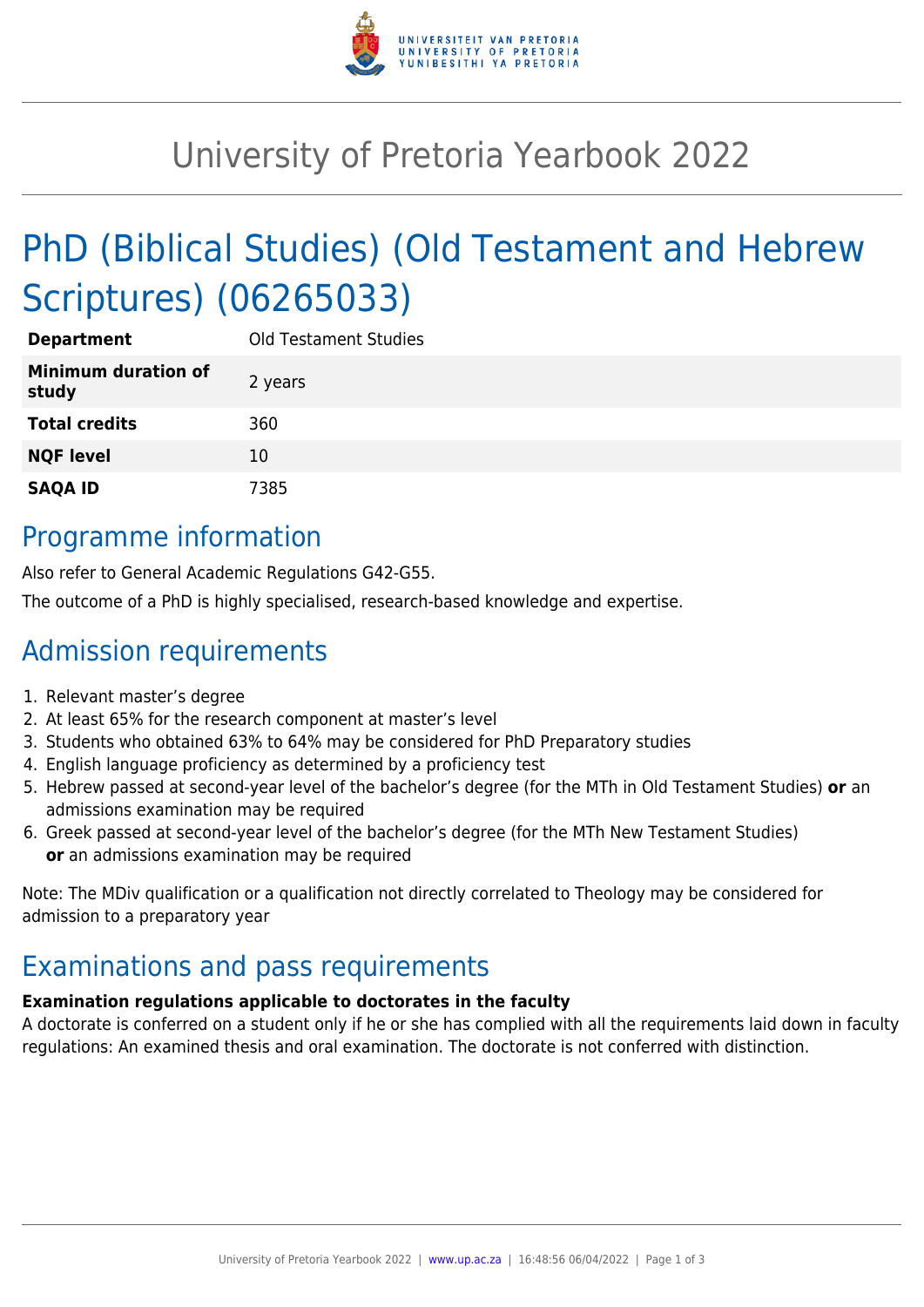

# Curriculum: Year 1

**Minimum credits: 360**

### **Core modules**

### **Thesis: Old Testament and Hebrew Scripture 980 (OTL 980)**

| <b>Module credits</b>         | 360.00                              |
|-------------------------------|-------------------------------------|
| <b>NQF Level</b>              | 10                                  |
| <b>Prerequisites</b>          | No prerequisites.                   |
| <b>Language of tuition</b>    | Module is presented in English      |
| <b>Department</b>             | Old Testament and Hebrew Scriptures |
| <b>Period of presentation</b> | Year                                |
|                               |                                     |

#### **Module content**

A thesis based on independent research about an approved topic in the field of Old Testament Studies and Hebrew Scripture. The thesis has to make an original contribution to the field of the relevant discipline.